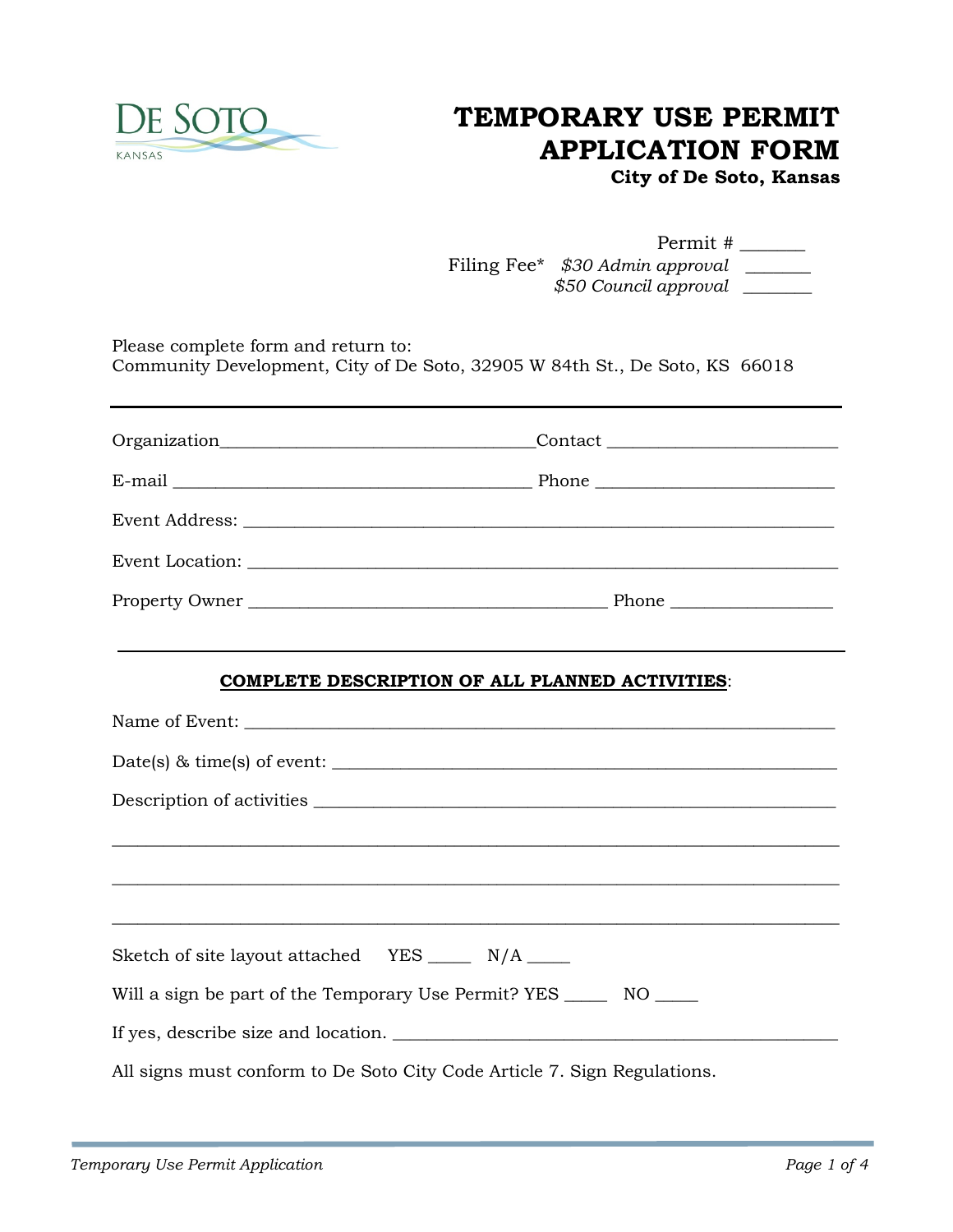## **Procedure and Approval**.

Please see the Temporary Use Permit regulations to determine the classification of your event/condition. There may be additional requirements depending upon the classification of your use.

- Fees. See the Table on page 5-8 of Article 5 to determine fee amount.
	- $\circ$  Admin = staff approval (fee is \$35)
	- $\circ$  Gov = City Council approval (fee is \$50)
- Staff Approval applicant submits materials to staff. Materials are reviewed and if application is classified as Administrative Approval, staff will proceed with the approval process.
- Council Approval applicant submits materials to staff. Materials are reviewed and staff will prepare a report to be presented at the next regularly scheduled City Council meeting. It is advisable that the applicant be present at the meeting to answer any questions the Council may have.
- Applicant will be notified concerning Staff or Council's decision and any conditions required.
- Permit is non-transferrable and shall be posted on the site for the duration of the event.

The information provided below will be used to determine if the permit request meets the temporary use permit regulations and the extent of impact the use may have upon the area. See attached worksheet for information/aid in filling out this form--

\_\_\_\_\_\_\_\_\_\_\_\_\_\_\_\_\_\_\_\_\_\_\_\_\_\_\_\_\_\_\_\_\_\_\_\_\_\_\_\_\_\_\_\_\_\_\_\_\_\_\_\_\_\_\_\_\_\_\_\_\_\_\_\_\_\_\_\_\_\_\_\_\_\_\_\_\_\_\_\_\_ \_\_\_\_\_\_\_\_\_\_\_\_\_\_\_\_\_\_\_\_\_\_\_\_\_\_\_\_\_\_\_\_\_\_\_\_\_\_\_\_\_\_\_\_\_\_\_\_\_\_\_\_\_\_\_\_\_\_\_\_\_\_\_\_\_\_\_\_\_\_\_\_\_\_\_\_\_\_\_\_\_ \_\_\_\_\_\_\_\_\_\_\_\_\_\_\_\_\_\_\_\_\_\_\_\_\_\_\_\_\_\_\_\_\_\_\_\_\_\_\_\_\_\_\_\_\_\_\_\_\_\_\_\_\_\_\_\_\_\_\_\_\_\_\_\_\_\_\_\_\_\_\_\_\_\_\_\_\_\_\_\_\_

\_\_\_\_\_\_\_\_\_\_\_\_\_\_\_\_\_\_\_\_\_\_\_\_\_\_\_\_\_\_\_\_\_\_\_\_\_\_\_\_\_\_\_\_\_\_\_\_\_\_\_\_\_\_\_\_\_\_\_\_\_\_\_\_\_\_\_\_\_\_\_\_\_\_\_\_\_\_\_\_\_ \_\_\_\_\_\_\_\_\_\_\_\_\_\_\_\_\_\_\_\_\_\_\_\_\_\_\_\_\_\_\_\_\_\_\_\_\_\_\_\_\_\_\_\_\_\_\_\_\_\_\_\_\_\_\_\_\_\_\_\_\_\_\_\_\_\_\_\_\_\_\_\_\_\_\_\_\_\_\_\_\_ \_\_\_\_\_\_\_\_\_\_\_\_\_\_\_\_\_\_\_\_\_\_\_\_\_\_\_\_\_\_\_\_\_\_\_\_\_\_\_\_\_\_\_\_\_\_\_\_\_\_\_\_\_\_\_\_\_\_\_\_\_\_\_\_\_\_\_\_\_\_\_\_\_\_\_\_\_\_\_\_\_

\_\_\_\_\_\_\_\_\_\_\_\_\_\_\_\_\_\_\_\_\_\_\_\_\_\_\_\_\_\_\_\_\_\_\_\_\_\_\_\_\_\_\_\_\_\_\_\_\_\_\_\_\_\_\_\_\_\_\_\_\_\_\_\_\_\_\_\_\_\_\_\_\_\_\_\_\_\_\_\_\_ \_\_\_\_\_\_\_\_\_\_\_\_\_\_\_\_\_\_\_\_\_\_\_\_\_\_\_\_\_\_\_\_\_\_\_\_\_\_\_\_\_\_\_\_\_\_\_\_\_\_\_\_\_\_\_\_\_\_\_\_\_\_\_\_\_\_\_\_\_\_\_\_\_\_\_\_\_\_\_\_\_ \_\_\_\_\_\_\_\_\_\_\_\_\_\_\_\_\_\_\_\_\_\_\_\_\_\_\_\_\_\_\_\_\_\_\_\_\_\_\_\_\_\_\_\_\_\_\_\_\_\_\_\_\_\_\_\_\_\_\_\_\_\_\_\_\_\_\_\_\_\_\_\_\_\_\_\_\_\_\_\_\_

- Parking & Traffic Control:
- Adequate Sight Distances.

Nuisances.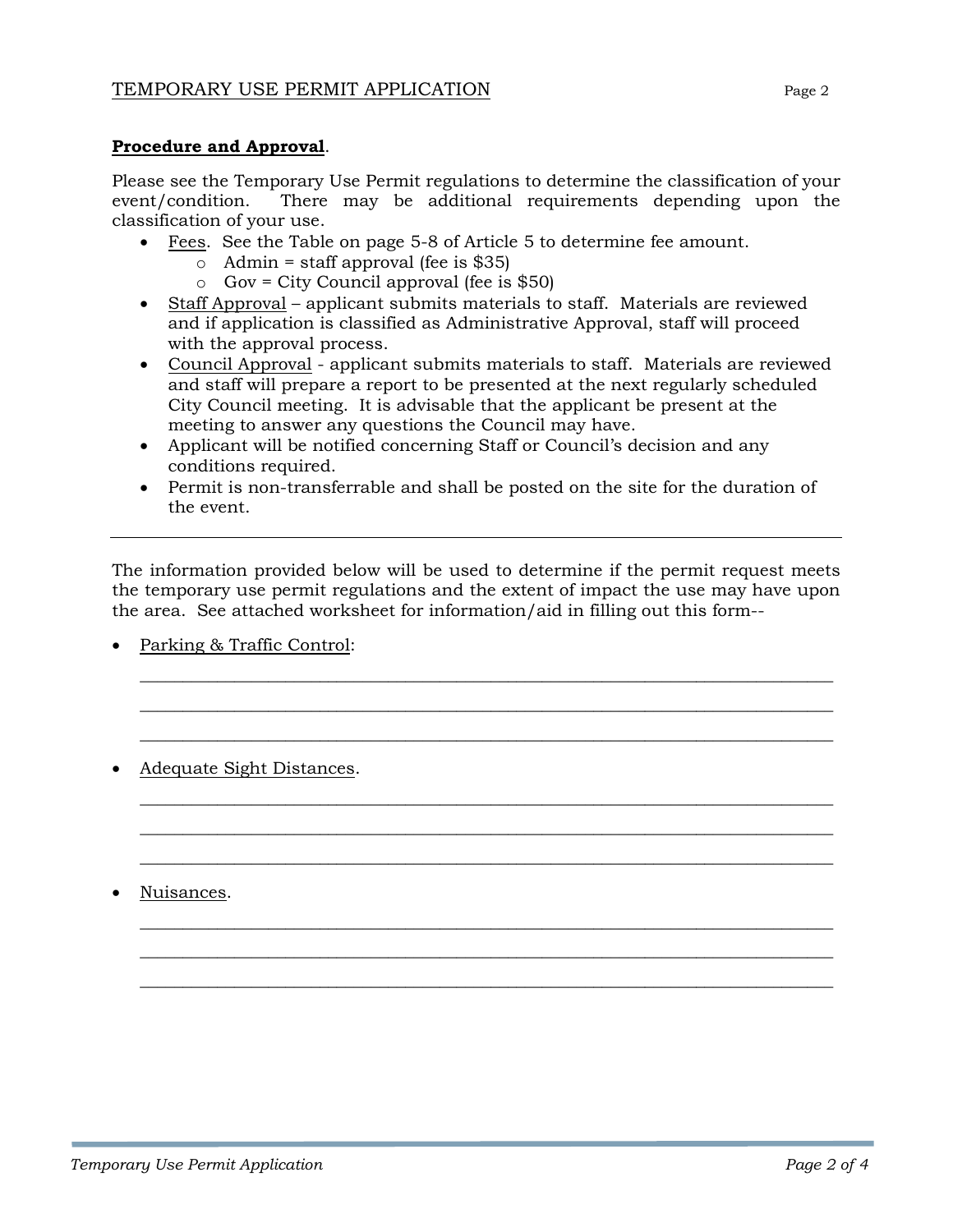## TEMPORARY USE PERMIT APPLICATION TEMPORARY USE PARALLY APPLICATION

• Waste Disposal. (Trash pick-up and Toilet Facilities) \_\_\_\_\_\_\_\_\_\_\_\_\_\_\_\_\_\_\_\_\_\_\_\_\_\_\_\_\_\_\_\_\_\_\_\_\_\_\_\_\_\_\_\_\_\_\_\_\_\_\_\_\_\_\_\_\_\_\_\_\_\_\_\_\_\_\_\_\_\_\_\_\_\_\_\_\_\_\_\_ \_\_\_\_\_\_\_\_\_\_\_\_\_\_\_\_\_\_\_\_\_\_\_\_\_\_\_\_\_\_\_\_\_\_\_\_\_\_\_\_\_\_\_\_\_\_\_\_\_\_\_\_\_\_\_\_\_\_\_\_\_\_\_\_\_\_\_\_\_\_\_\_\_\_\_\_\_\_\_\_ \_\_\_\_\_\_\_\_\_\_\_\_\_\_\_\_\_\_\_\_\_\_\_\_\_\_\_\_\_\_\_\_\_\_\_\_\_\_\_\_\_\_\_\_\_\_\_\_\_\_\_\_\_\_\_\_\_\_\_\_\_\_\_\_\_\_\_\_\_\_\_\_\_\_\_\_\_\_\_\_ Utilities. (Contact Jay Garvin  $\omega$  913-586-5280 for requirements) \_\_\_\_\_\_\_\_\_\_\_\_\_\_\_\_\_\_\_\_\_\_\_\_\_\_\_\_\_\_\_\_\_\_\_\_\_\_\_\_\_\_\_\_\_\_\_\_\_\_\_\_\_\_\_\_\_\_\_\_\_\_\_\_\_\_\_\_\_\_\_\_\_\_\_\_\_\_\_\_ \_\_\_\_\_\_\_\_\_\_\_\_\_\_\_\_\_\_\_\_\_\_\_\_\_\_\_\_\_\_\_\_\_\_\_\_\_\_\_\_\_\_\_\_\_\_\_\_\_\_\_\_\_\_\_\_\_\_\_\_\_\_\_\_\_\_\_\_\_\_\_\_\_\_\_\_\_\_\_\_ \_\_\_\_\_\_\_\_\_\_\_\_\_\_\_\_\_\_\_\_\_\_\_\_\_\_\_\_\_\_\_\_\_\_\_\_\_\_\_\_\_\_\_\_\_\_\_\_\_\_\_\_\_\_\_\_\_\_\_\_\_\_\_\_\_\_\_\_\_\_\_\_\_\_\_\_\_\_\_\_ • Fire Protection. All food vendors that have cooking appliances on-site are required to have a fire extinguisher within their booth/trailer. \_\_\_\_\_\_\_\_\_\_\_\_\_\_\_\_\_\_\_\_\_\_\_\_\_\_\_\_\_\_\_\_\_\_\_\_\_\_\_\_\_\_\_\_\_\_\_\_\_\_\_\_\_\_\_\_\_\_\_\_\_\_\_\_\_\_\_\_\_\_\_\_\_\_\_\_\_\_\_\_ \_\_\_\_\_\_\_\_\_\_\_\_\_\_\_\_\_\_\_\_\_\_\_\_\_\_\_\_\_\_\_\_\_\_\_\_\_\_\_\_\_\_\_\_\_\_\_\_\_\_\_\_\_\_\_\_\_\_\_\_\_\_\_\_\_\_\_\_\_\_\_\_\_\_\_\_\_\_\_\_ \_\_\_\_\_\_\_\_\_\_\_\_\_\_\_\_\_\_\_\_\_\_\_\_\_\_\_\_\_\_\_\_\_\_\_\_\_\_\_\_\_\_\_\_\_\_\_\_\_\_\_\_\_\_\_\_\_\_\_\_\_\_\_\_\_\_\_\_\_\_\_\_\_\_\_\_\_\_\_\_ • Site Clean Up. The site shall be cleaned up and restored to its previous condition upon expiration of the Temporary Use Permit. If the site is not returned to its previous condition, the City may restore the site at the event coordinators expense. \_\_\_\_\_\_\_\_\_\_\_\_\_\_\_\_\_\_\_\_\_\_\_\_\_\_\_\_\_\_\_\_\_\_\_\_\_\_\_\_\_\_\_\_\_\_\_\_\_\_\_\_\_\_\_\_\_\_\_\_\_\_\_\_\_\_\_\_\_\_\_\_\_\_\_\_\_\_\_\_ \_\_\_\_\_\_\_\_\_\_\_\_\_\_\_\_\_\_\_\_\_\_\_\_\_\_\_\_\_\_\_\_\_\_\_\_\_\_\_\_\_\_\_\_\_\_\_\_\_\_\_\_\_\_\_\_\_\_\_\_\_\_\_\_\_\_\_\_\_\_\_\_\_\_\_\_\_\_\_\_ \_\_\_\_\_\_\_\_\_\_\_\_\_\_\_\_\_\_\_\_\_\_\_\_\_\_\_\_\_\_\_\_\_\_\_\_\_\_\_\_\_\_\_\_\_\_\_\_\_\_\_\_\_\_\_\_\_\_\_\_\_\_\_\_\_\_\_\_\_\_\_\_\_\_\_\_\_\_\_\_ • Public Safety. (Contact JoCo Sheriff's Department/NWCFD notification) \_\_\_\_\_\_\_\_\_\_\_\_\_\_\_\_\_\_\_\_\_\_\_\_\_\_\_\_\_\_\_\_\_\_\_\_\_\_\_\_\_\_\_\_\_\_\_\_\_\_\_\_\_\_\_\_\_\_\_\_\_\_\_\_\_\_\_\_\_\_\_\_\_\_\_\_\_\_\_\_ \_\_\_\_\_\_\_\_\_\_\_\_\_\_\_\_\_\_\_\_\_\_\_\_\_\_\_\_\_\_\_\_\_\_\_\_\_\_\_\_\_\_\_\_\_\_\_\_\_\_\_\_\_\_\_\_\_\_\_\_\_\_\_\_\_\_\_\_\_\_\_\_\_\_\_\_\_\_\_\_ \_\_\_\_\_\_\_\_\_\_\_\_\_\_\_\_\_\_\_\_\_\_\_\_\_\_\_\_\_\_\_\_\_\_\_\_\_\_\_\_\_\_\_\_\_\_\_\_\_\_\_\_\_\_\_\_\_\_\_\_\_\_\_\_\_\_\_\_\_\_\_\_\_\_\_\_\_\_\_\_ Owner Signature \_\_\_\_\_\_\_\_\_\_\_\_\_\_\_\_\_\_\_\_\_\_\_\_\_\_\_\_\_\_\_\_\_\_\_\_\_\_\_\_\_\_\_\_\_\_ Date \_\_\_\_\_\_\_\_\_\_\_\_\_\_ *By my signature, I am authorizing the activities as described in this application.* Signature \_\_\_\_\_\_\_\_\_\_\_\_\_\_\_\_\_\_\_\_\_\_\_\_\_\_\_\_\_\_\_\_Printed \_\_\_\_\_\_\_\_\_\_\_\_\_\_\_\_\_\_\_\_\_ Date \_\_\_\_\_\_\_ Approved by \_\_\_\_\_\_\_\_\_\_\_\_\_\_\_\_\_\_\_\_\_\_\_\_\_\_\_\_\_\_\_\_\_\_\_\_\_\_\_\_\_\_\_\_\_\_\_\_\_\_\_ Date \_\_\_\_\_\_\_\_\_\_\_\_\_\_ Approved by the City Council on  $\mathcal{L}$ Witness: